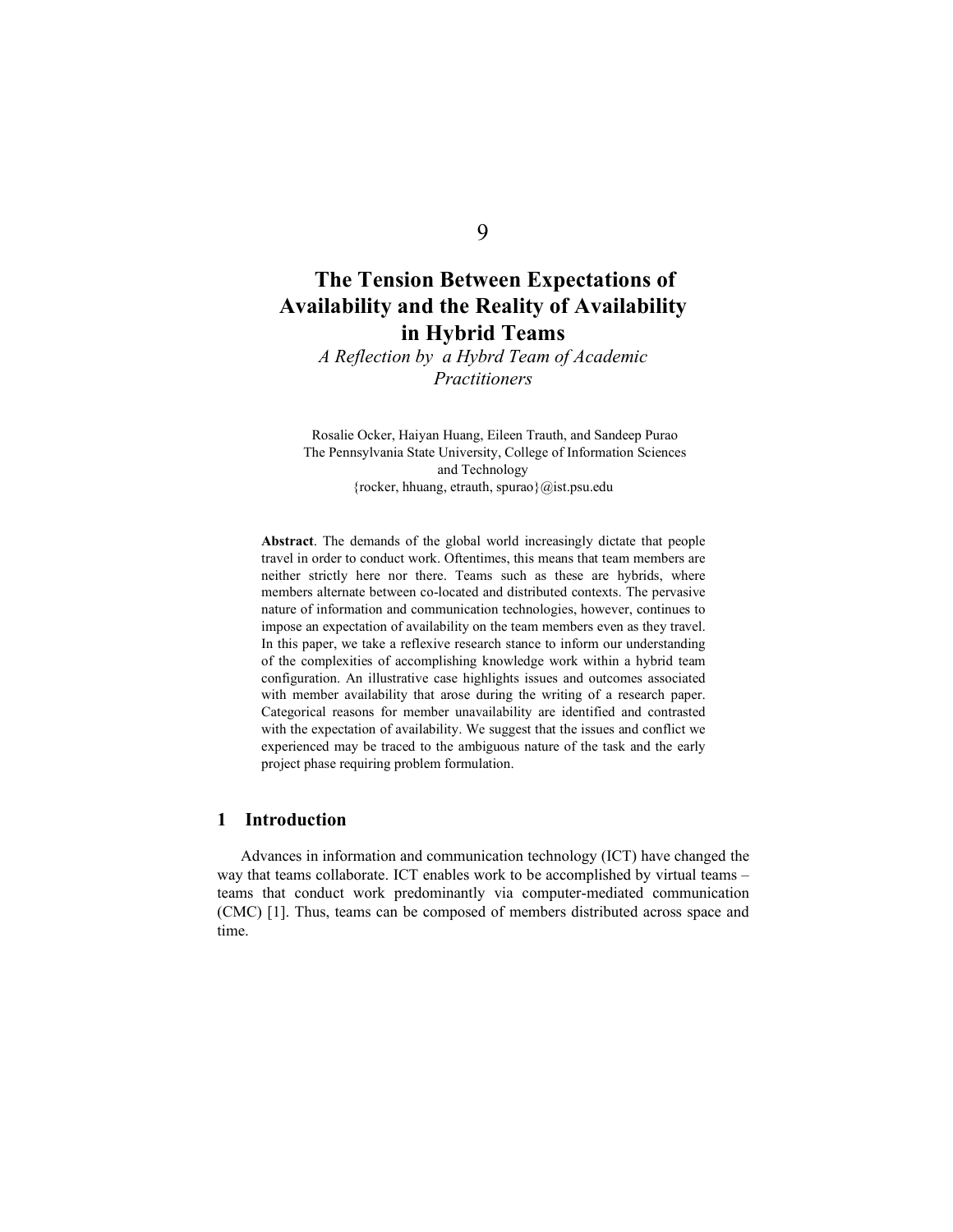However, ICT has also impacted the way that co-located teams conduct work. While continuing to meet in the traditional face-to-face (FtF) manner, ICT allows members who share the same physical work location to also collaborate electronically. Arguably, there are few traditional teams that work strictly via FtF interaction. While there is a wealth of research focused on traditional teams, and a growing body of research focused on virtual teams [2-4], there is a need to understand the collaboration complexities of teams that straddle both domains, where both traditional FtF and virtual contexts prevail. We will refer to teams operating with this mixed configuration as hybrid teams.

Knowledge work involves "accessing data, using knowledge, employing mental models, and applying significant concentration and attention" [5]. In this paper, we begin with the premise that the efforts of conceptualizing and crafting a research manuscript constitute knowledge work. Informed by research on virtual teams and knowledge work, we take a reflexive research stance [6-8] to examine our experiences in working as a hybrid team to write a research paper.

This paper is organized as follows. Section 2 presents an account of knowledge work by a hybrid team writing a research paper (the authors of this paper). In section 3, a retrospective analysis of key issues relating to team member availability and unavailability are identified. Reflections on availability are discussed in section 4, informed by the literature on virtual teams and knowledge work. The paper culminates with conclusions in section 5.

# **2 An Account of Knowledge Work in a Hybrid Team**

We use our own experiences, in a manner similar to Mathiassen and Purao [8] and Naur [6], drawing on the account of a specific case that consists of a series of episodes. A retrospective analysis of the case follows along with a comparison of surface-level findings against those derived from prior research.

#### **2.1 Illustrative Case**

We describe the activities of a hybrid team and individual members of the team as it engaged in the process of formulating a research paper. Table 1 includes a timeline of the key events.

The four authors of this paper, whom we will refer to as A, B, C and D, were colleagues in the same department in the same university in the same country (U.S.). They decided to collaborate on a research paper for an upcoming conference. While A, B, and C had worked together for many months and were an established team, D was a relative newcomer to the group. However, over the course of the three months prior to this undertaking, the four individuals had various face-to-face (FtF) meetings, ranging from the entire group to different combinations of triads and dyads, to discuss potential research activities. Additionally, all had exchanged numerous emails with one another. In short, the group had an established working rapport.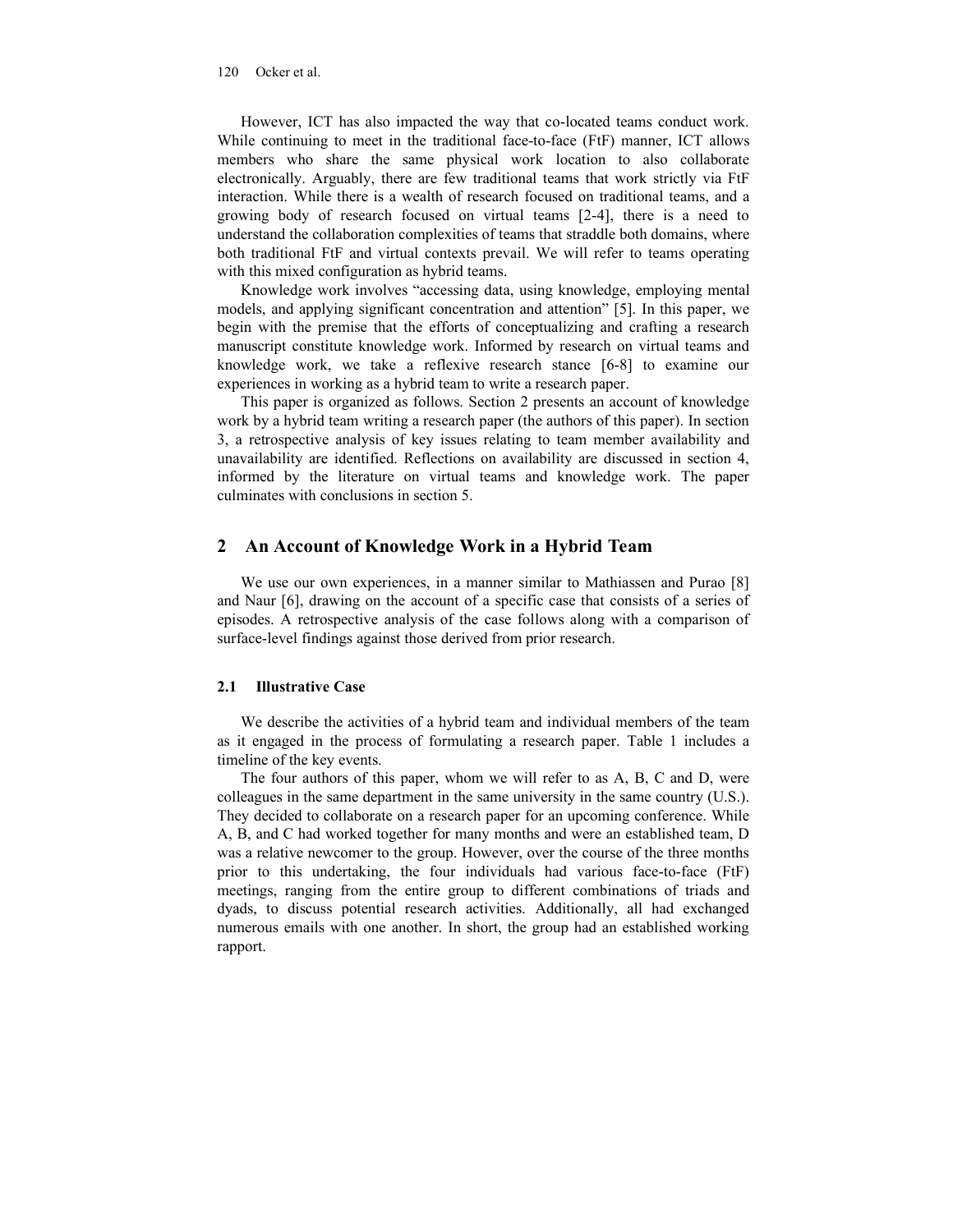For this specific manuscript, the group met for an initial FtF meeting to brainstorm. After actively exchanging and discussing ideas, they agreed on a direction and core message of the paper. The topic for the manuscript would be at the intersection of global software development (GSD) and ubiquitous organizations. As they began to plan their work, it became evident that two members would be traveling during the time period leading up to the submission deadline. First, B would travel to Asia to attend a research conference, and before B returned, A would travel to Australia to give a keynote address at a research conference and to conduct field research.

Realizing that they would not be able to meet FtF very often before the deadline, the group developed an action plan and assigned responsibilities to members. By the close of the meeting, they felt good about their efforts; they had a productive meeting and were off to a good start on this project.

A, C and D remained co-located while B traveled to Asia. The three co-located members conducted electronic brainstorming, in an effort to include B, as the next step in the development of the paper. A drafted a rough outline of the paper and emailed it to the group, stating that A would reconnect with the group in early December (2  $\frac{1}{2}$  weeks later). Several days later, just prior to B's return, B sent an email to the group with some modifications to the paper outline. This was the only communication from B during B's trip to Asia.

B returned a few days after A's departure. B and D had several impromptu FtF meetings, after which B, C, and D had a scheduled FtF meeting. In this meeting, new concerns and issues surfaced. The ensuing discussion resulted in a key revision of the paper's core message. B devised a high-level outline for the paper and D agreed to write an initial draft given the revised core message. Over the next two weeks, the draft went through four written iterations, as B and D took turns developing it. During this period, D notified the group, via email, of this change in direction. Neither A nor C responded (A was in Australia; C was co-located with B and D).

B continued to work on the paper and sent a second iteration of the revised core message during the Thanksgiving holiday break. At the end of the holiday weekend, A established contact with the group via email. However, neither C nor D responded. After the holiday break, D emailed the group, explaining that a family emergency was the reason for D's lack of contact. A group meeting was scheduled for later in the week. Meanwhile, C updated A on the group's progress during A's absence.

A few days later, A, B, and D had an impromptu hallway encounter where A expressed confusion over the change in the direction of the paper. Also, A was concerned as to whether they could meet the deadline for paper submission. While B and D were under the impression that the group had the next six weeks to work on the paper (submission deadline was mid January), A expressed availability over the next ten days and a desire to complete the paper before the end of the semester (mid-December).

Over the next two days, B and D sent out two more iterations of the revised core message. Later that week, the group scheduled its second FtF meeting, where all members were available to meet FtF. But, as luck would have it, B's child became ill, requiring participation in the meeting via a conference call.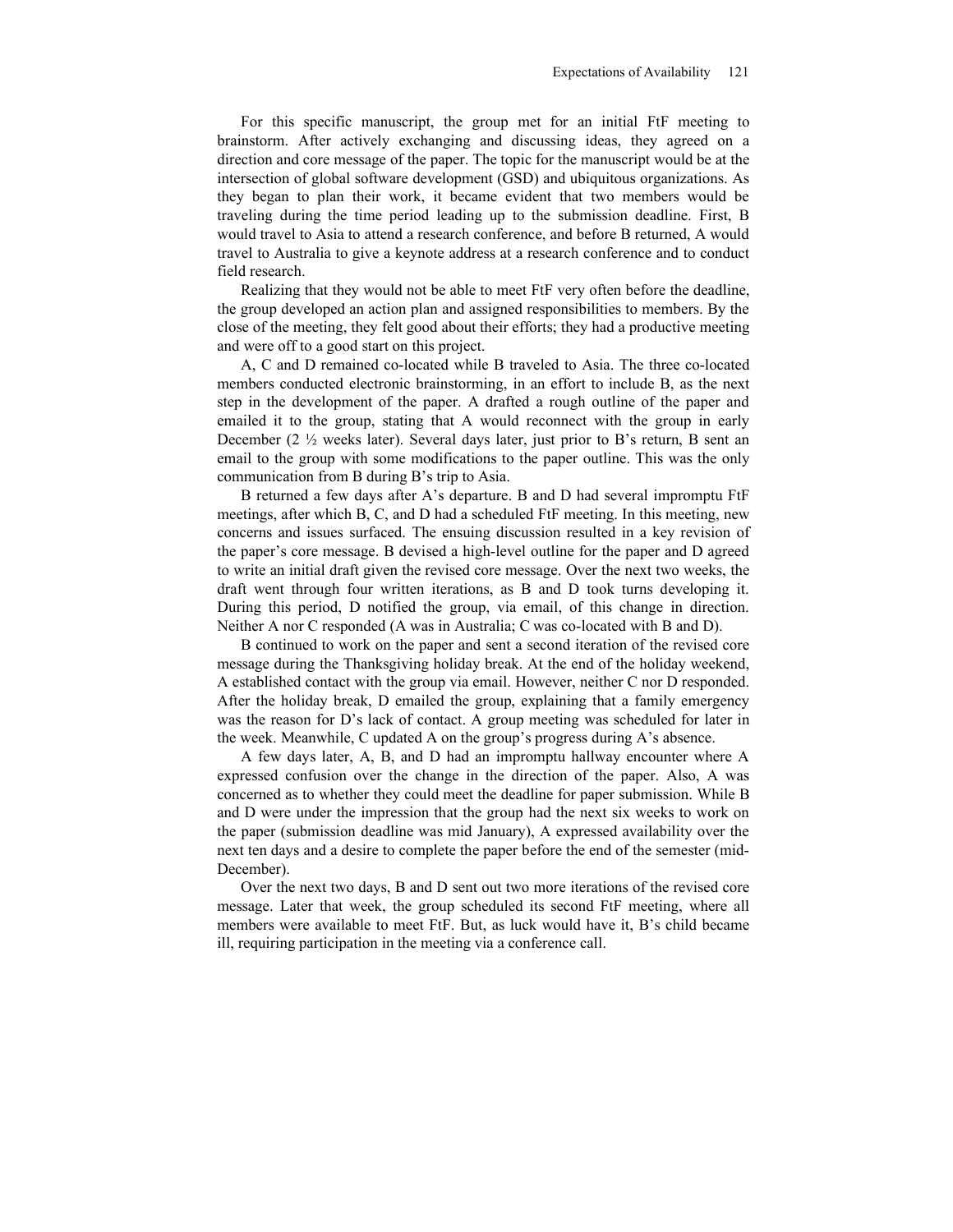**Table 1**. Timeline of key events

| Date  | <b>Players</b> | <b>Key Events</b>              | <b>Activity</b>                                                                                                                                                                                         |
|-------|----------------|--------------------------------|---------------------------------------------------------------------------------------------------------------------------------------------------------------------------------------------------------|
| 10/30 | A11            | <b>FtF Kick-off</b><br>Meeting | brainstorm ideas for paper; agree on core<br>message of paper; availability of individual<br>members discussed and order of authors<br>determined                                                       |
| 11/6  | B              | leaves for Asia                | attends research conference                                                                                                                                                                             |
| 11/8  | A              | email to group                 | attaches outline of paper; will re-connect<br>with group in early December                                                                                                                              |
| 11/10 | C & D          | meeting                        | discuss paper; divide responsibilities for<br>paper sections                                                                                                                                            |
| 11/11 | B              | email group<br>from Asia       | connection very slow; adds some content to<br>A's outline                                                                                                                                               |
| 11/12 | A              | leaves for<br>Australia        | keynote speaker at research conference;<br>conducts field research                                                                                                                                      |
| 11/15 | B & D          | FtF informal<br>encounter      | status update                                                                                                                                                                                           |
| 11/15 | C & D          | FtF meeting                    | give feedback on each other's drafted sections                                                                                                                                                          |
| 11/16 | C & D          | FtF meeting                    | give feedback on each other's drafted sections                                                                                                                                                          |
| 11/19 | B, C & D       | FtF meeting                    | agree that core message 'not working'; agree<br>to revise core message of paper; prepare<br>outline for paper                                                                                           |
| 11/22 | D              | email to group                 | attaches draft of revised core message;<br>specifically draws to A's attention that core<br>message has been revised; asks A to<br>acknowledge                                                          |
| 11/22 | B & D          | FtF informal<br>encounter      | B gives feedback to D; they discuss some<br>ideas in-depth; they are in agreement on<br>revised core message                                                                                            |
| 11/25 |                | Thanksgiving<br>Holiday        |                                                                                                                                                                                                         |
| 11/26 | B              | email to group                 | attaches 2nd iteration of revised core<br>message                                                                                                                                                       |
| 11/28 | A              | email to group                 | first contact since 11/11                                                                                                                                                                               |
| 11/29 | D              | email to group                 | D explains that was out of contact for several<br>days due to family emergency                                                                                                                          |
| 11/29 | B & D          | FtF informal<br>encounter      | group will hold off on next FtF meeting until<br>D can catch up                                                                                                                                         |
| 11/30 | A & C          | FtF meeting                    | C updates A on status of paper                                                                                                                                                                          |
| 12/1  | A, B & D       | FtF informal<br>encounter      | A confused over core message; concerned<br>whether group can meet deadline; A<br>available to work on paper over next 10 days;<br>B&D thought everyone available until paper<br>deadline in mid January |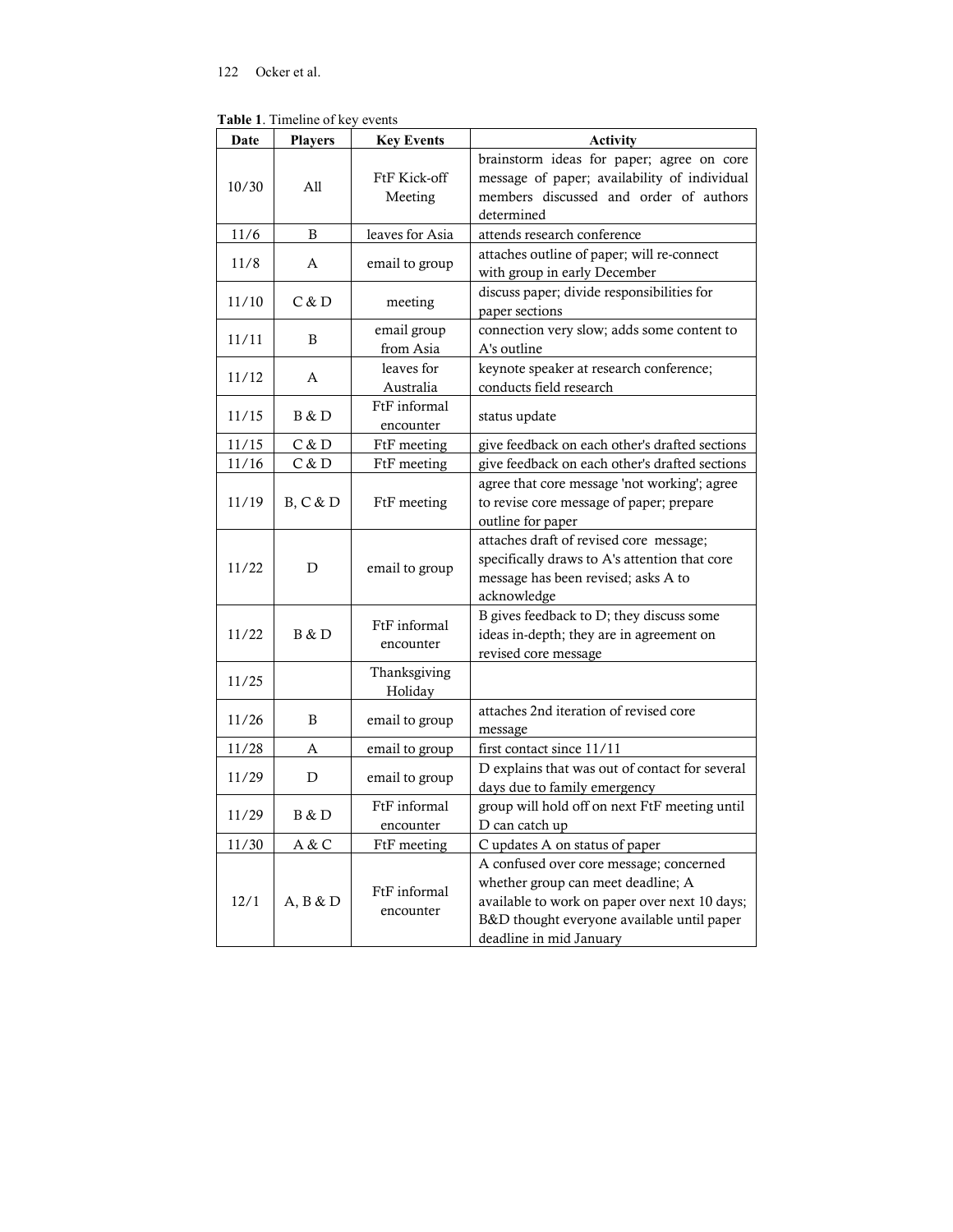| Date  | <b>Players</b> | <b>Key Events</b> | <b>Activity</b>                                            |
|-------|----------------|-------------------|------------------------------------------------------------|
| 12/2  | D              | email to group    | attaches 3rd iteration of revised core message             |
| 12/3  | B              | email to group    | attaches 4th iteration of revised core message             |
| 12/3  | A11            | FtF and phone     | Discuss draft of revised core message; revise<br>work-plan |
| 12/9  | A              | email to group    | attaches 5th iteration of revised core message             |
| 12/9  |                | email to group    | Suggests need to address struggle/conflict                 |
| 12/19 | A11            | FtF meeting       | Second FtF meeting of all four members;<br>discuss paper   |

**Table 1 Continued**: Timeline of key events

At the meeting, as D tried to explain the chain of events leading to the morphing of the paper's core message, A and C relayed ideas from their meeting earlier in the week. Clearly, the group was not 'on the same page'–*two different conceptualizations* were being developed. B had to disconnect from the conference call early, due to parenting needs. The climate became uneasy as the three FtF group members attempted to reach an understanding regarding the focus of the paper.

The meeting ended with a newly revised work-plan; A volunteered to take the lead in writing the next draft of the paper. Although the three-some tried to repair the meeting and end on a positive note, there was an unspoken distance between them as they left the meeting room. Six days later, A distributed the draft of the research paper via email and asked members for feedback, especially in terms of 'holes or issues that were not identified,' preferably before their scheduled FtF meeting the next day. Within several hours, D sent an email with the following message:

As I've been thinking about what has transpired since our initial FtF meeting, I believe we need to address the struggle/conflict we've experienced in reaching a shared understanding on the message of this paper . . . .While people traveled and found themselves unavailable (technology infrastructure not much help; mentally focusing on other work), others met FtF and also shared work electronically. The message of the paper developed, as deadlines required. However, when we all found ourselves back in the same location, we evidenced a division in direction.

Within moments, A responded electronically, asking D to revise the draft to incorporate these thoughts. By that evening, D distributed a modified draft of the research paper. B and C were not heard from during this exchange. The following day the four members gathered for what was the second meeting where all members were actually present. The atmosphere in the room was quite tense as the meeting began.

# **3 The Multi-faceted Nature of Availability and Unavailability**

A surface analysis of the account above showed that the group experienced several key issues that exist in virtual teams, including member unavailability,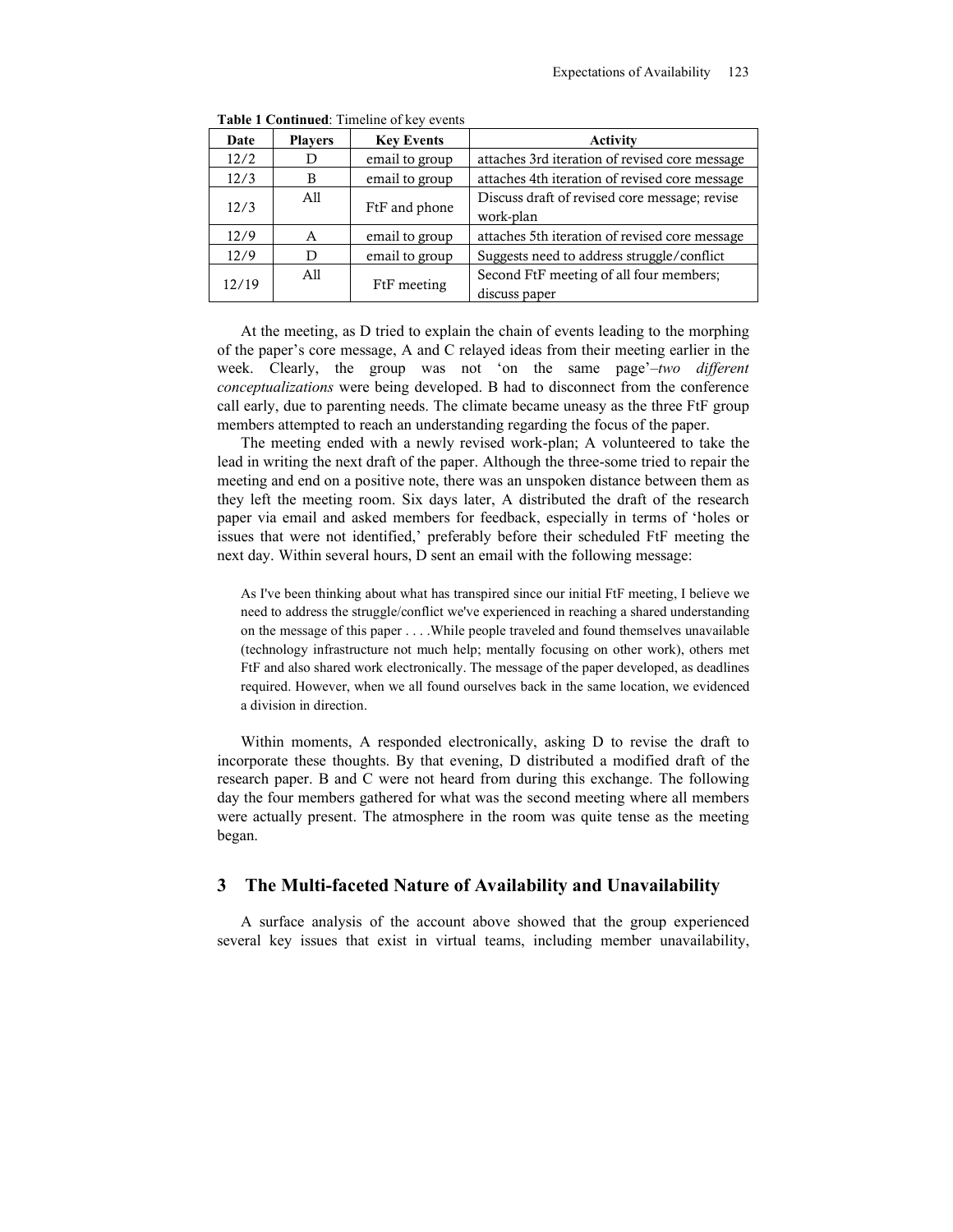#### 124 Ocker et al.

expectations of member availability, difficulty maintaining a shared understanding, and group conflict.

#### **3.1 Unavailability**

The group experienced difficulties associated with members' availability to work on the paper. Below, five reasons pertaining to unavailability are identified.

- 1. *ICT Unavailability*: While B was at a conference in Asia, the difficulty related to connecting with the group was traced to the slowness and intermittent nature of the Internet connection. From the conference, Internet access to people and websites within that country was superb; the problem was Internet access to the rest of the world due to legal and/or regulatory barriers.
- 2. *Social Unavailability*: A was a keynote speaker at the conference in Australia. After the speech, discussions with interested colleagues clearly took precedence over getting to the bank of computers for email. Thus, the availability of the technological infrastructure was hindered by the need to be socially present with conference attendees.
- 3. *Physical Unavailability*: Sometimes, even when the underlying technological infrastructure could be navigated, time differences across the globe made team members physically unavailable. For example, when B was overseas, significant time differences (close to eleven hours) made synchronous collaboration impossible. Furthermore, receipt of asynchronous communication was delayed, as emails sent from the U.S. were 'received' when B was asleep, and sent by B when the other team members were asleep.
- 4. *Mental Unavailability*: When in Australia, A found it necessary to focus on conducting field research and could not devote the mental energies needed to collaborate with the team during that time. Competing demands on time meant C could also not be mentally available to the group for extended periods. Thus, the problem of mental availability was unconstrained by location–distant team members, as well as co-located members, required periods of uninterrupted time.
- 5. *Emotional Unavailability*: When the group was once again co-located and attempted a FtF meeting, parenting duties and a sick child made B emotionally unavailable to the group. Furthermore, due to cultural observances, while half of the group celebrated a national (U.S.) holiday, they were emotionally unavailable as they took time off from work to spend with family and friends.

## **3.2 Expectations of Availability**

Although members discussed their travel schedules at the initial FtF team meeting, no explicit mention was made regarding members' lack of availability.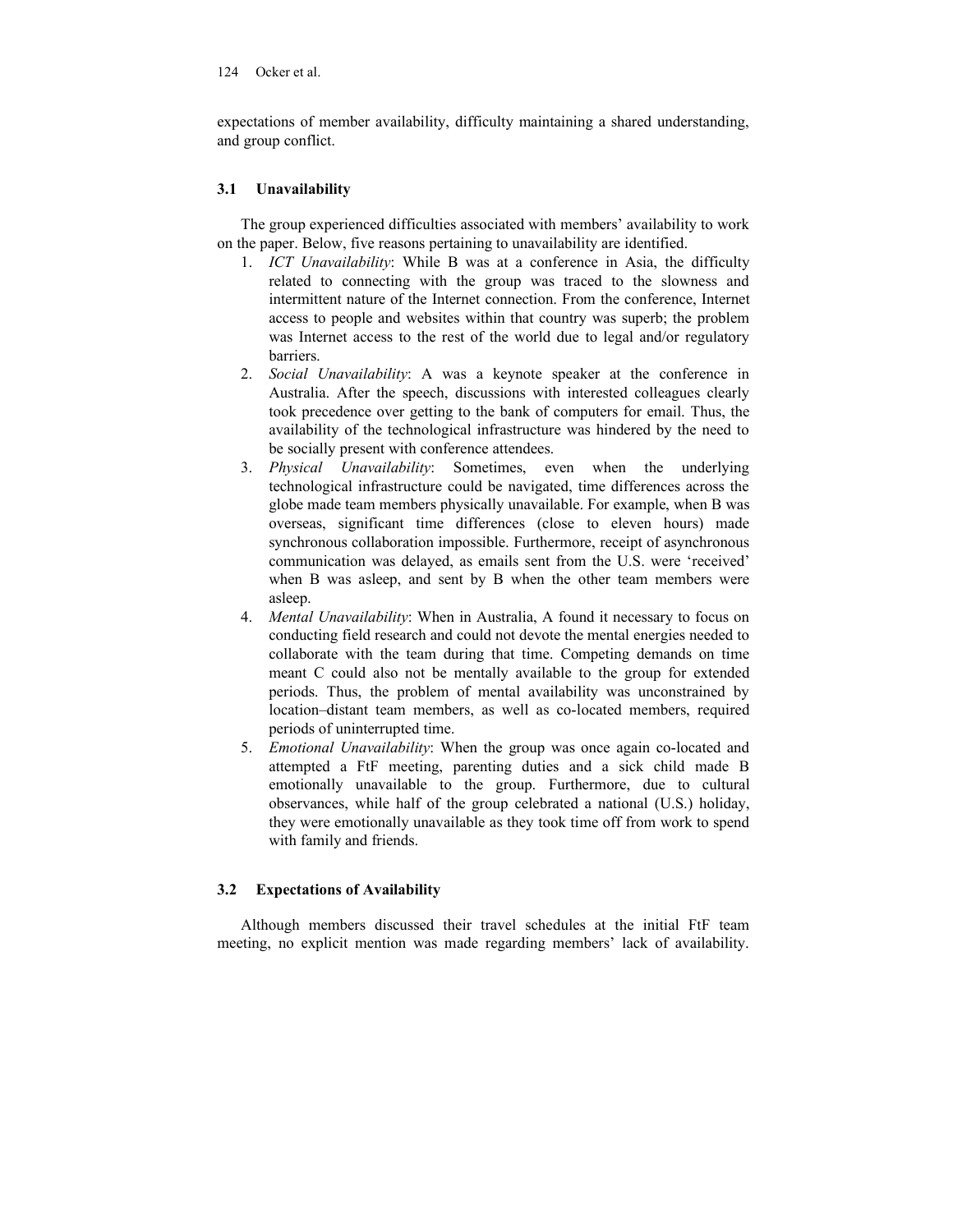There was an unspoken expectation that individuals would remain available to the group.

*ICT Availability*: Due to the pervasiveness of ICT, distant members were expected to remain in contact with the group. During both A and B's travels, colocated members emailed both and anticipated a response. Co-located members also used email to communicate with each other, even though they worked in very close proximity (some within 20 feet of each other), and expected a response.

*Physical Availability*: Expectations of the physical availability of co-located members were high. For example, A, C and D scheduled a FtF meeting while B was traveling, and B and D had a series of FtF meetings while A was traveling. Meetings of the entire group were schedule when all members were co-located.

*Mental Availability*: Due to their shared work experience, it was tacit knowledge that group members were working on other projects as well. However, no one made their work commitments explicit. The implicit expectation of other work commitments did not supersede the expectation that members would devote the mental energy required to remain aware of and responsive to developments in the group's paper. For example, when the paper's direction changed as a result of interaction between B and D, A was performing field research in Australia. D sent an email to A describing the changes, expecting that A would remain up-to-date as the paper developed.

*Emotional Availability*: When members were co-located, they were expected to be available to meet during normal business hours, within the usual confines of work schedules. However, B, who was unable to attend a critical FtF meeting due to an unforeseen family situation, was expected to participate anyway.

#### **3.3 Consequences of Mismatch Between Availability and Unavailability**

*Difficulty maintaining a shared understanding*: Even though the group established a direction for the paper at their initial meeting, they experienced difficulty maintaining a shared understanding. The core message of the paper evolved as different dyads and triads of co-located members worked on it. Over time, the core message fractured such that two conceptualizations were pursued in tandem.

*Group conflict*: As the weeks passed and the paper deadline approached, the elusiveness of developing a single core message led to increased levels of tension and conflict within the group. What began as a concerted effort by four motivated colleagues resulted in a less-than-satisfying group outcome.

## **4 Reflections Informed by Prior Research**

Based on the key problems identified, in this section we reflect upon and interpret the group's experiences informed by the literature on virtual teams and knowledge work.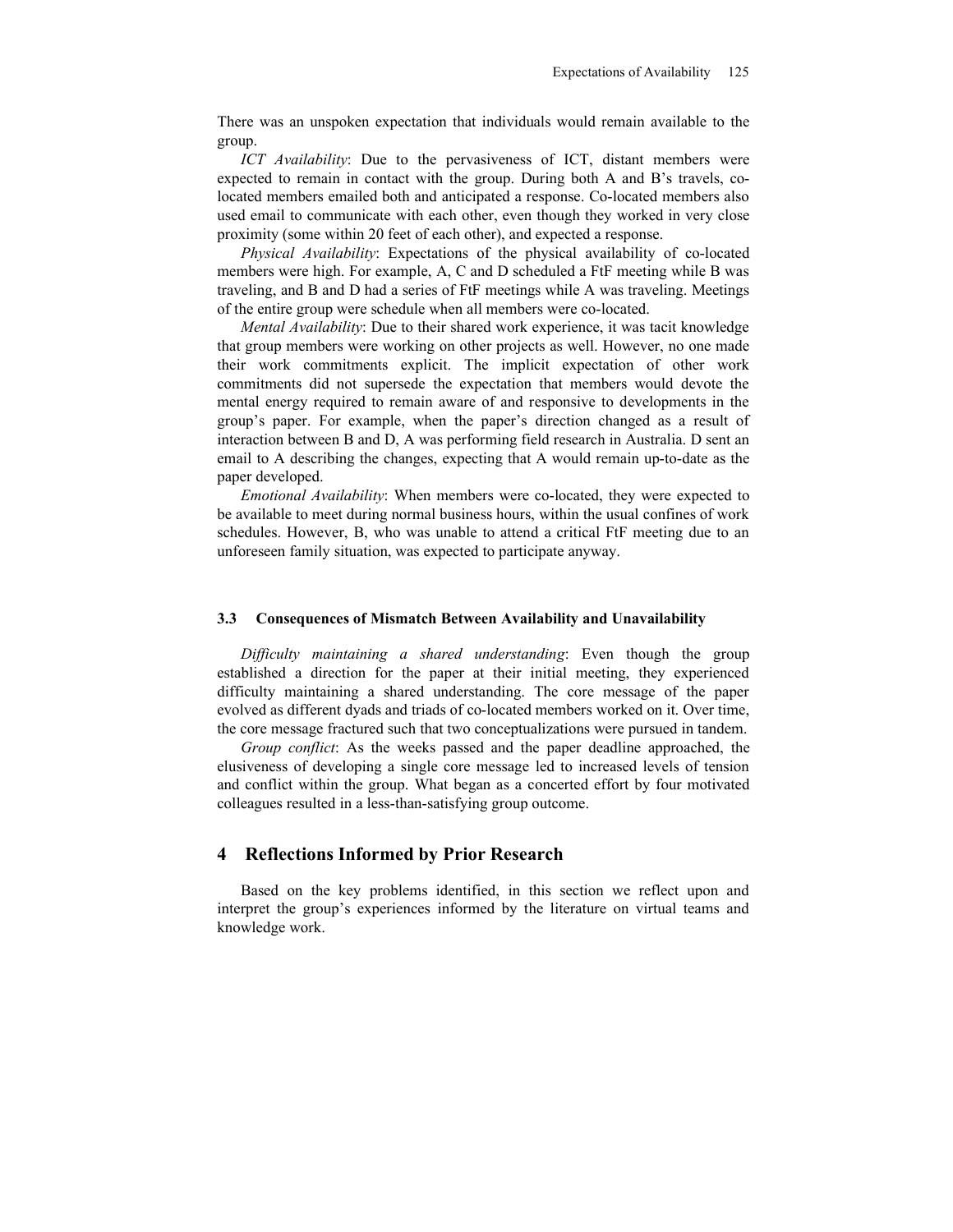#### **4.1 Awareness and Availability**

It is commonly accepted that working in a virtual team is difficult [2-4]. Research suggests that establishing and maintaining an awareness of members is important to the success of virtual teams [10, 11]. Awareness refers to an understanding of others' activities and provides a context to interpret behavior [12, 13]. Weisband [10] describes five types of group awareness: *self awareness* is information about another's activity at a specified time; *activity awareness* is knowledge of others' project-related activities; *process awareness* is knowing what tasks fall within project phases; *social awareness* is knowledge about others outside the context of work; and *availability awareness* is knowing whether others are available to meet or participate in an activity. To date, activity awareness has received the most attention [14].

However, Panteli [15] draws attention to the importance of availability. She articulates three states of availability: present availability, absent unavailability, and silenced availability. Present availability refers to an individual's time availability and commitment during a project. Absent unavailability refers to an individual's temporary unavailability for project work due to non-work related reasons. Silenced availability refers to an individual keeping silent when participation is expected.

Awareness in virtual teams is conceptualized from the perspective of the group, usually in terms of how information regarding members pertains the to team's progress and performance. However, the illustrative case demonstrates the importance of viewing availability awareness from the perspective of individual members. ICT can have dual effects: the supportive and intrusive effects of anywhere/anytime communication, and knowledge sharing [16, 17]. Schwarz, et al. [18] use the term 'work boundary' to refer to 'the increased need but also increased difficulty to create, maintain, negotiate, and manage boundaries, both at work and between work' in virtual environments. They suggest that knowledge workers need to constantly negotiate their position within the sphere of work (how active, reachable, and available one wants to be at different times), in order to maintain an uninterrupted space to be able to effectively manage and balance between various work responsibilities [18]. In our case, during the trip to Australia, A set up boundaries to protect high priority work activities from interruptions from other activities. Such uninterrupted space is critical for the individual knowledge worker. First, it serves as a reflective space to enable the individual to be more concentrated on the priority tasks at hand. Second, such boundaries are constantly negotiated and reset to reflect the organizational needs and one's own needs.

Schwarz, et al. [18] point out that it is the shift in social and cultural expectations about speed in response and availability that can convert the technical potential of advanced ICT into social requirements. For example, when working under a deadline, interruptions are inevitable, necessary or even urgent. Therefore, sometimes there are conflicts between individual needs and social requirements.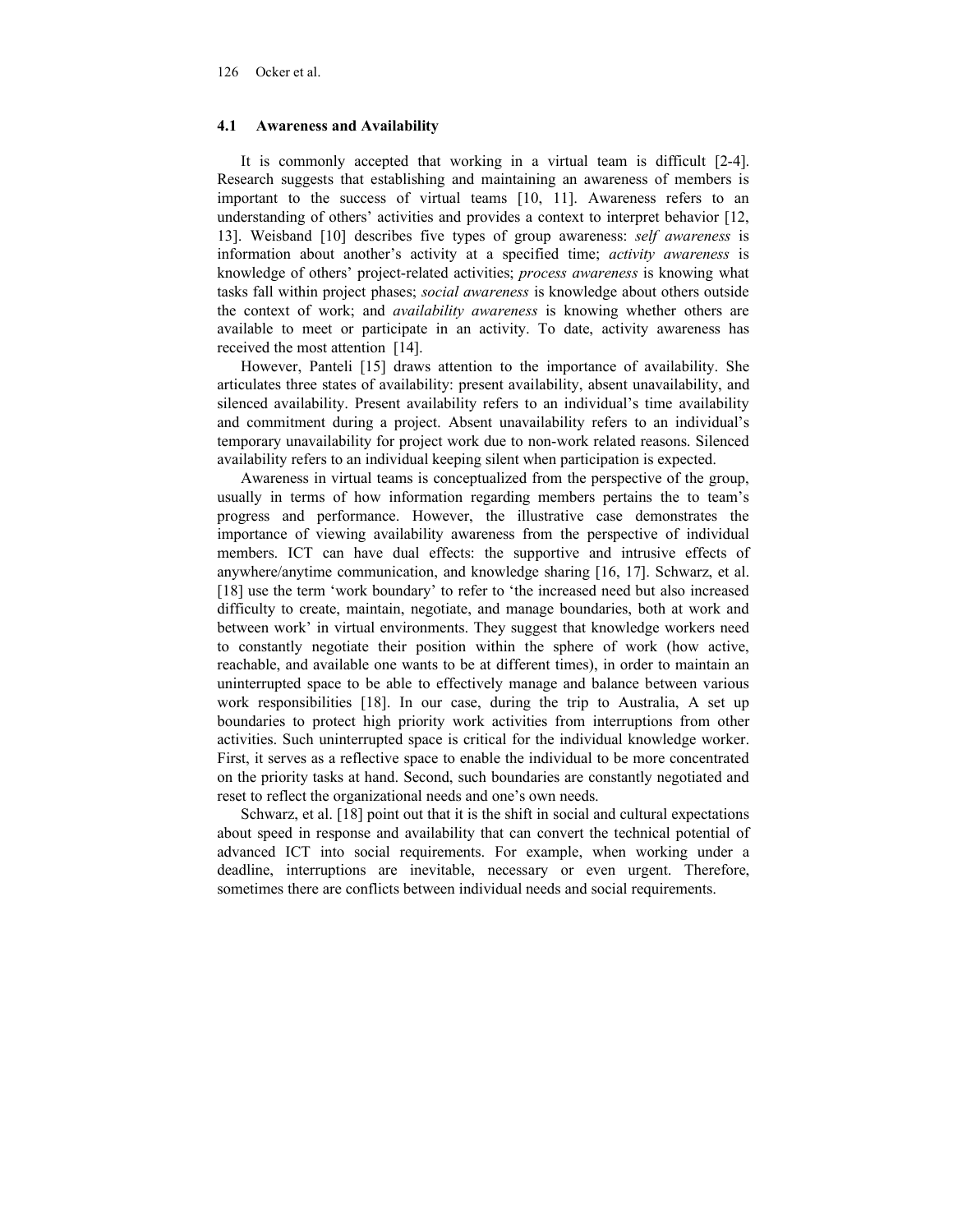# **4.2 Managing Competing Demands: the Expectation of Availability vs. the Need to Hide-out**

The collaboration of knowledge workers is often characterized by the portion of individual work that team members conduct. While some part of this work may require interactions with others, other parts of the work may require uninterrupted time to think, reflect, and reconfigure. This time for reflection can become a casualty of expectations about electronic availability brought on by the availability of ICT. A team member may find herself constantly interrupted by email messages or phone calls requiring immediate responses, which can take her away from the reflection in which she was engaged. After responding to the interruption, she may not be able to get back into her earlier 'flow.' The solution to this predicament, for the knowledge worker, is to 'get away from it all.' This form of remoteness has been termed 'hiding out' [16] or 'islanding' [18] and necessitates cutting off interruptions from people, technology (cell phones, emails) and other potential disturbances.

#### **4.3 Dialectic Progress in Hybrid Teams**

Dialectic refers to the notion of conflict [19] among team members and the manner in which this conflict is resolved to reach a higher level of shared understanding that can facilitate progress towards the project objective. In the account provided, it was necessary that the group reach a common understanding regarding the direction and focus of the paper.

Typically, for co-located teams, a series of FtF meetings occurs in order to reach a shared understanding of the problem to be solved. In this manner, the problem is formulated and reformulated as new knowledge is shared and ideas explored [20]. For virtual teams that cannot engage in a series of FtF interactions, reaching such understanding can prove to be a difficult proposition. In practice, a series of FtF meetings is often impractical or impossible if team members are distributed across substantial distances, or, as in the case study group, if member availability does not permit. Purportedly, the next best solution is to have a single FtF kick-off meeting, where the group can establish enough common ground [21] to carry it forward after it is dispersed. The imperative of the initial meeting is not only to reach an agreed upon understanding and direction to guide the group's work, but also to deal with logistical concerns such as establishing group processes, member roles and responsibilities, and communication norms. For most groups, this is not readily achievable in a single meeting.

In theory, hybrid teams have the ability to meet regularly–at least more than once. However, availability issues can make it difficult for all members to meet. As highlighted by the case, although all members were available some of the time, rare was the case when all were available at the same time.

As our illustrative case shows, the members of the group found themselves in a conflict situation, even though they conducted an initial FtF meeting and seemingly reached a shared understanding on the direction of the paper. Furthermore, they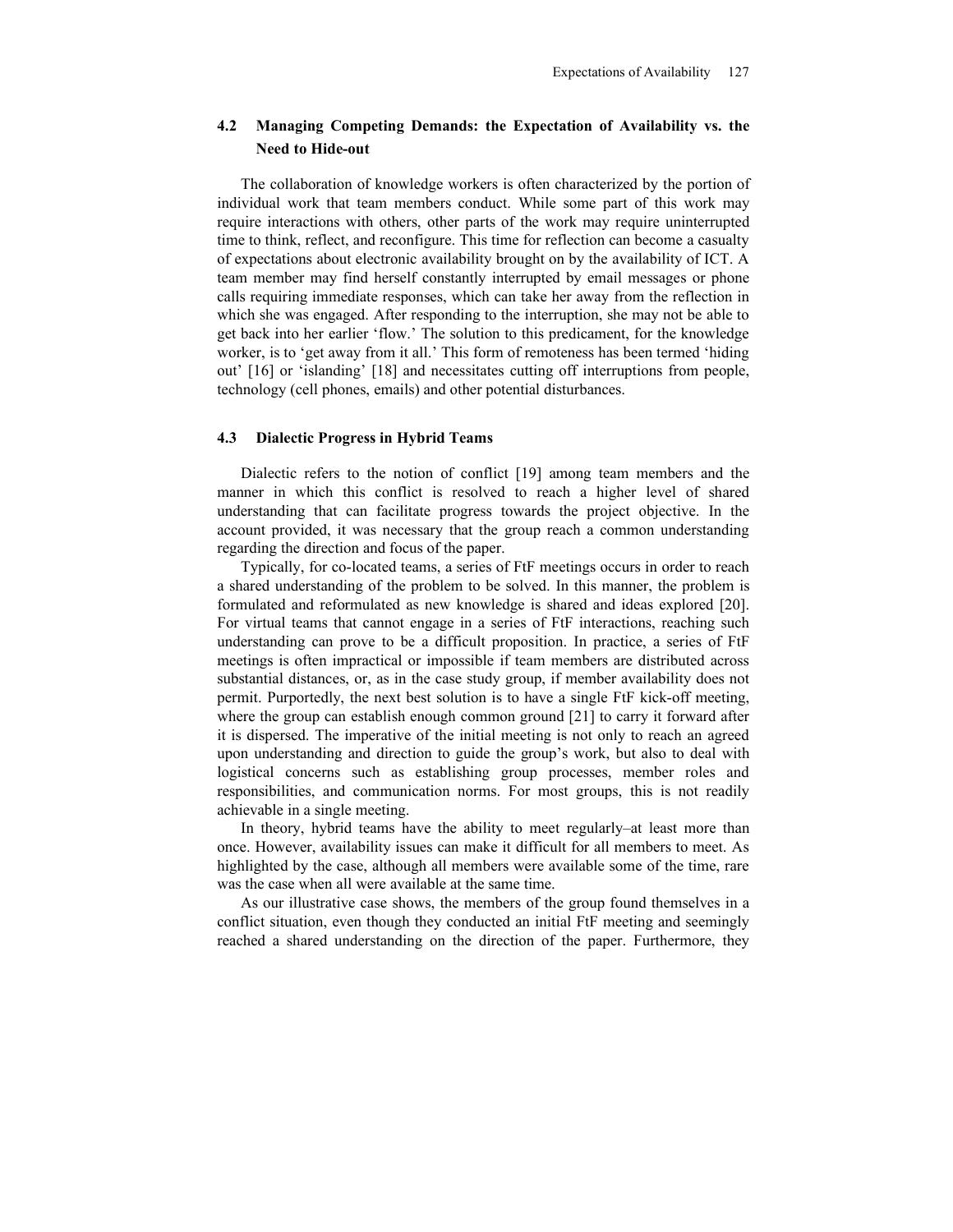mapped out responsibilities and a work schedule with milestones. However, although they discussed their pending travels, they did not foresee the availability problems they would encounter partly because members found themselves unexpectedly without the technology to communicate with their group. This was partly due to non-ICT related availability reasons and partly due to different expectations concerning member availability. With the paper deadline fast approaching, the group needed to resolve their conflict situation. Although the four members had never worked together as a group, they had built up some social capital over the previous months. Their trust of, and mutual respect for, each other helped to mitigate the conflict. Electronic communication proved helpful in providing the distance and precision in words to surface the conflict (for example, D's email to the group) while a FtF meeting of all group members proved essential for working through differences.

## **5 Conclusions**

If the group had adhered to the direction and core message of the paper as originally conceptualized in its kick-off FtF meeting, perhaps many of the problems stemming from availability could have been avoided. However, this is not a realistic expectation, particularly for groups engaged in the early, problem formulation stage of problem solving activities. For non-routine problems, problem formulation is an unstructured and ambiguous activity that consists of both divergent and convergent thought processes [22], and as such provides a rich opportunity for creativity [23- 25].

Problem formulation *evolves over time* into a stable conceptualization. Due to these characteristics, knowledge work occurring at the front-end of problem solving can be quite challenging. Performing this knowledge work in a hybrid team, where members were not continually available, hindered the group's ability to maintain a shared understanding of the direction of the paper. Researchers suggest managerial strategies such as front loading projects with FtF kick-off meetings and scheduling intermittent face-to-face meetings in an effort to build and maintain a shared understanding among team members [26-28]. However, our experience indicates that even with established relationships that include mutual trust and respect, accomplishing ambiguous work in a hybrid team is quite difficult.

ICT provides the means to conduct work virtually. However, as our illustrative case indicates, a social structure that sanctions such communication still needs to be cultivated and maintained [28-32]. Advancements in technology will, no doubt, address issues such as ICT availability and the richness of electronic communication. However, our experience indicates that much of the promise of ICT to support ambiguous, unstructured knowledge work may remain largely unrealized. Even with increases in the availability of ICT, the *social*, *physical*, *mental*, and *emotional availability* of knowledge workers is, and may well remain, a dilemma. Add to this the conflict and its effective *resolution* that is prevalent in, and important to, realizing the creative benefits of teams working on unstructured problems, and the stumbling block resembles more of a boulder.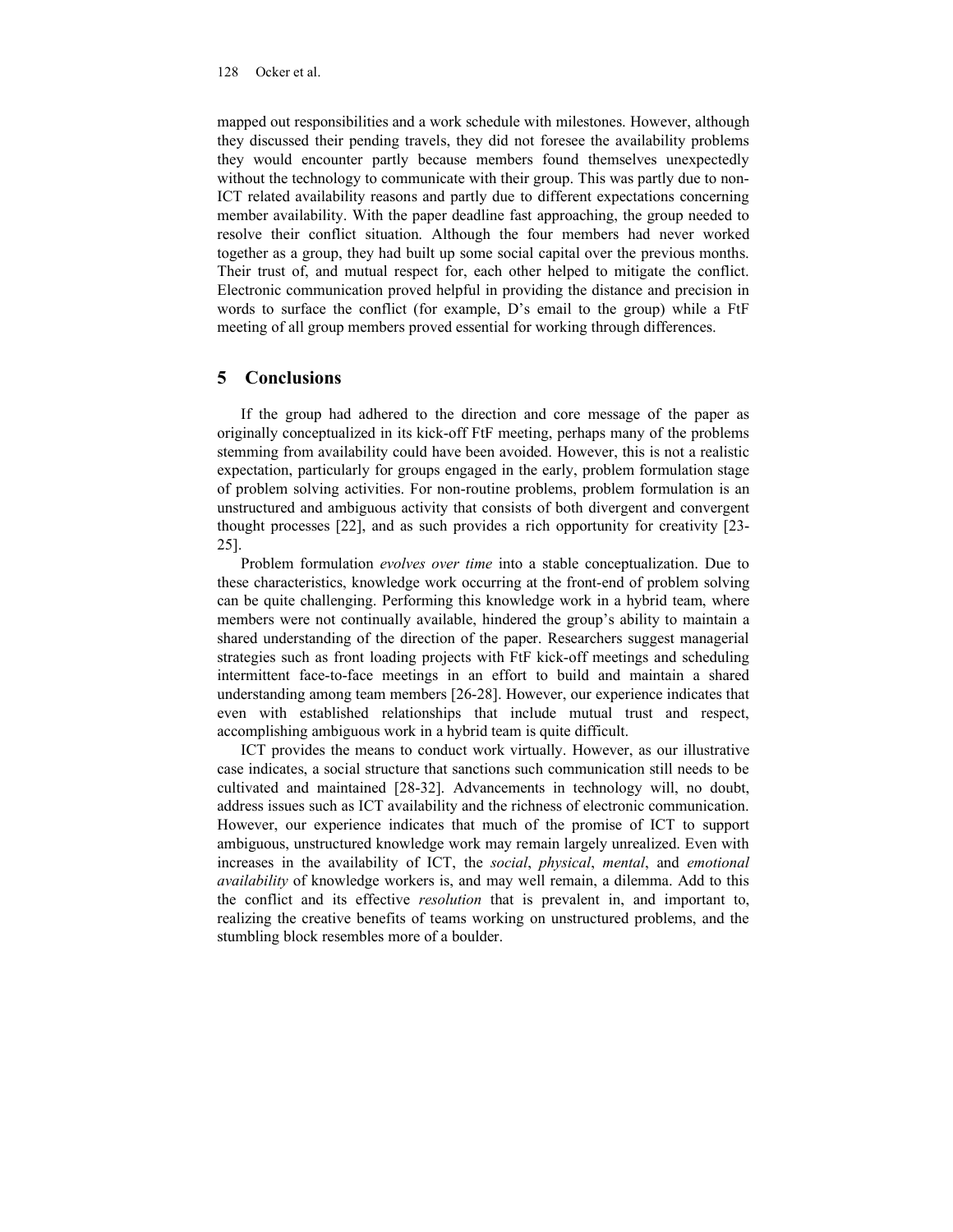There is a real need to focus research efforts on the study of issues of availability, especially in terms of the softer, social aspects. Understanding these issues in terms of the complex reality of hybrid teams is a fruitful area for future research.

## **References**

- 1. J. Lipnack and J. Stamps, *Virtual Teams: Reaching Across Space, Time and Organizations with Technology* (John Wiley & Sons, New York, 1997).
- 2. L.L. Martins, L. L. Gilson, and M. T. Maynard, Virtual Teams: What Do We Know and Where Do We Go from Here? *Journal of Management* 30(6), 805-835 (2004).
- 3. A. Pinsonneault and O. Caya, Virtual Teams: What We Know, What We Don't Know, *International Journal of e-Collaboration* 1(3), 1-16 (2005).
- 4. A. Powell, G. Piccoli, and B. Ives, Virtual Teams: A Review of Current Literature and Directions for Future Research, *The DATA BASE for Advances in Information Systems* 35(1), 6-36 (2004).
- 5. G.B. Davis, A Research Perspective for Information Systems and Example of Emerging Area of Research, *Information System Frontiers* 1(3), 95-203 (1999).
- 6. P. Naur, *Software Development, Lecture Notes in Computer Science*, edited by H. Ehrig, et al (Springer Verlag, Berlin, 1985), pp. 60–79.
- 7. L. Mathiassen, Reflective Systems Development, *Scandinavian Journal of Information Systems* 10(1), 67–118 (1999).
- 8. L. Mathiassen and S. Purao. Educating Reflective Systems Developers, *Information Systems Journal* (12), 81-102 (2002).
- 9. U. Schultze, A Confessional Account of Ethnography About Knowledge Work, *MIS Quarterly* 24(1), 1-39 (2000).
- 10. S. Weisband, in: *Distributed Work*, edited by P. Hinds and S. Kiesler, (The MIT Press, Cambridge, 2002), pp. 311-334.
- 11. C.D. Cramton, The Mutual Knowledge Problem and Its Consequences for Dispersed Collaboration, *Organization Science* 12(3), 346-371 (2001).
- 12. P. Dourish and V. Bellotti, Awareness and Coordination in Shared Workspaces, *Proceedings of the ACM Conference on Computer-Supported Cooperative Work* CSCW'92 (Toronto, Ontario), 107-114, (1992).
- 13. A. Gutwin, S. Greenberg, and M. Roseman, Workspace Awareness in Real-time Distributed Groupware: Framework, Widgets, & Evaluation, *Proceedings of the HCI'96*, 281-298 (1996).
- 14. J.M. Carroll, D.C. Neale, P.L. Isenhour, M.B. Rosson, and D.S. McCrickard, Notification and Awareness: Synchronizing Task-oriented Collaborative Activity, *International Journal of Human-Computer Studies* (58), 605-632 (2003).
- 15. N. Panteli, Discursive Articulations of Presence in Virtual Organizing, *Information & Organization* 14(1), 59-81 (2004).
- 16. G.B. Davis, Anytime/Anyplace Computing and the Future of Knowledge Work, *Communications of the ACM* 45(12), 67-73 (2002).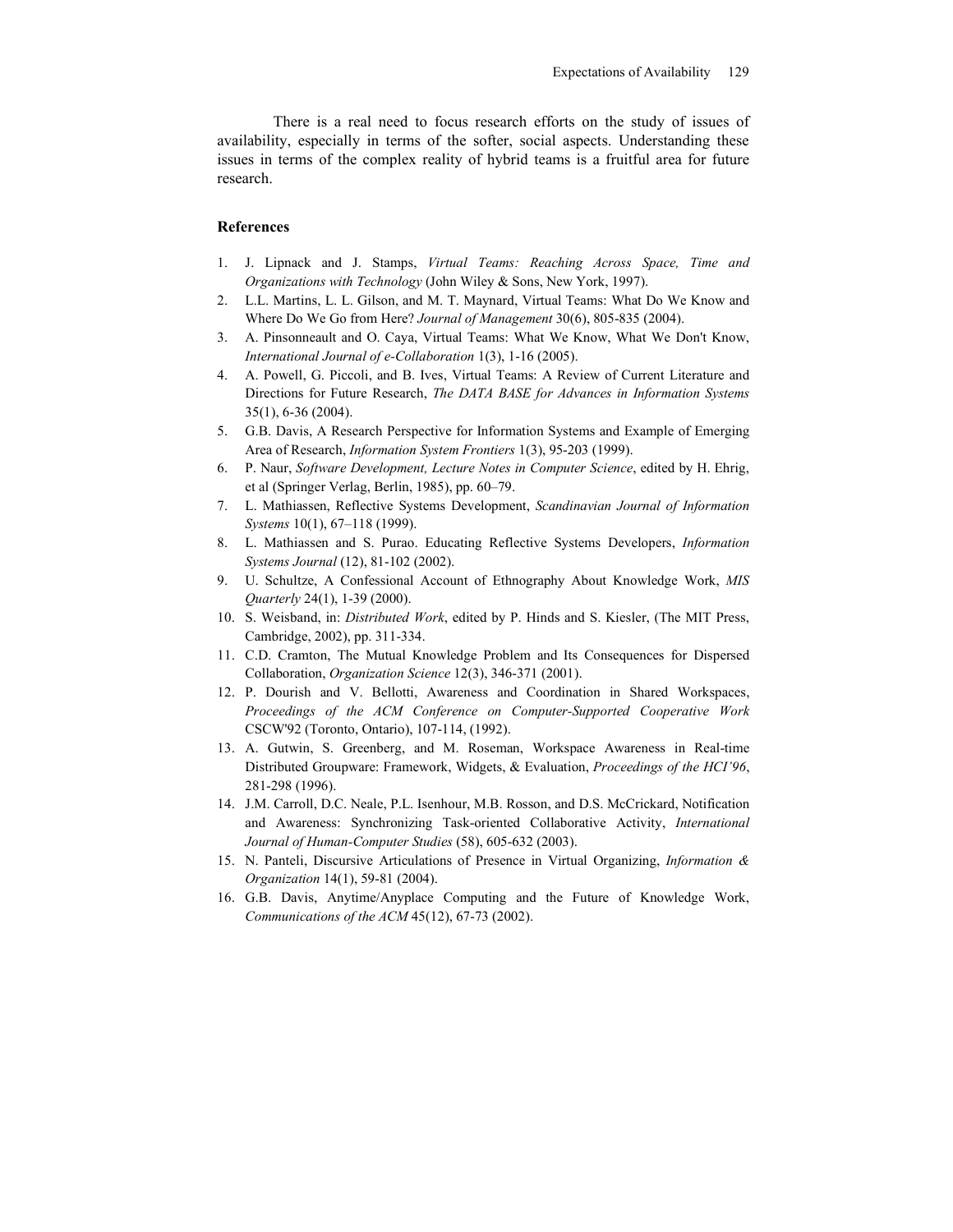- 130 Ocker et al.
- 17. L.M. Jessup and D. Robey, The Relevance of Social Issues in Ubiquitous Computing Environments, *Communications of the ACM* 45(12), 88-91 (2002).
- 18. H. Schwarz, B. Nardi and S. Whittaker, The Hidden Work in Virtual Work, *International Conference on Critical Management Studies* (Manchester, UK), (1999).
- 19. K.A. Jehn, A Mulitmethod Examination of the Benefits and Detriments of Intragroup conflict, *Administrative Science Quarterly* (40), 256-282 (1995).
- 20. A. Malhotra, A. Majchrzak, R. Carman, and V. Lott, Radical Innovation Without Collocation: A Case Study at Boeing-Rocketdyne, *MIS Quarterly* 25(2), 229-249 (2001).
- 21. H. Clark, *Using Language*, (Cambridge University Press, New York, 1996).
- 22. F. Niederman and G. DeSanctis, The Impact of a Structured-argument Approach on Group Problem Formulation, *Decision Sciences* 26(4), 451-475 (1995).
- 23. J.P. Guilford, Varieties of Divergent Production, *Journal of Creative Behavior* 18(1), 1- 10 (1984).
- 24. J.D. Couger, L.F. Higgins, and S.C. McIntyre, (Un)structured Creativity in Information Systems Organizations, *MIS Quarterly* December, 375-397 (1993).
- 25. R.J. Ocker, Influences on Creativity in Asynchronous Virtual Teams: A Qualitative Analysis of Experimental Teams, *IEEE Transactions on Professional Communication* 48(1), 22-39 (2005).
- 26. E. Carmel, *Global Software Development Teams: Collaborating Across Borders and Time Zones*, (Prentice Hall PTR, Upper Saddle River, 1999).
- 27. J.D. Herbsleb and R.E. Grinter, Splitting the Organization and Integrating the Code: Conway's Law Revisited, *Proceedings of the 21st International Conference on Software Engineering* (Los Alamitos, CA), 85-95 (1999).
- 28. M. Hoegl and L. Proserpio, Team Member Proximity and Teamwork in Innovative Projects, *Research Policy* 33(8), 1153-1165 (2004).
- 29. S. Kelly and M. Jones, Groupware and the Social Infrastructure of Communication, *Communications of the ACM* 44(12), 77-79 (2001).
- 30. D.E. Damian and D. Zowghi, An Insight into the Interplay Between Culture, Conflict and Distance in Globally Distributed Requirements Negotiations, *Proceedings of the 36th Hawaii International Conference on System Sciences* (Hawaii), (2003).
- 31. N.S. Shami, N. Bos, Z. Wright, S. Hoch, K.Y. Kuan, J. Olson, and G. Olson, An Experiment Simulation of Multi-site Software Development, *Proceedings of the 2004 conference of the Centre for Advanced Studies on Collaborative Research* (Ontario, Canada), 255 – 266 (2004).
- 32. C.D. Cramton and S.S. Webber, Relationships Among Geographic Dispersion, Team Processes, and Effectiveness in Software Development Work Teams, *Journal of Business Research* 58(6), 758-765 (2005).

#### **About the Authors**

**Rosalie J. Ocker** is an Instructor in the College of Information Sciences and Technology at the Pennsylvania State University, University Park. Dr. Ocker's research interests include virtual teams, partially distributed teams, and group creativity and innovation. She has studied creativity in virtual teams in a series of experiments that spans ten years. Dr. Ocker has